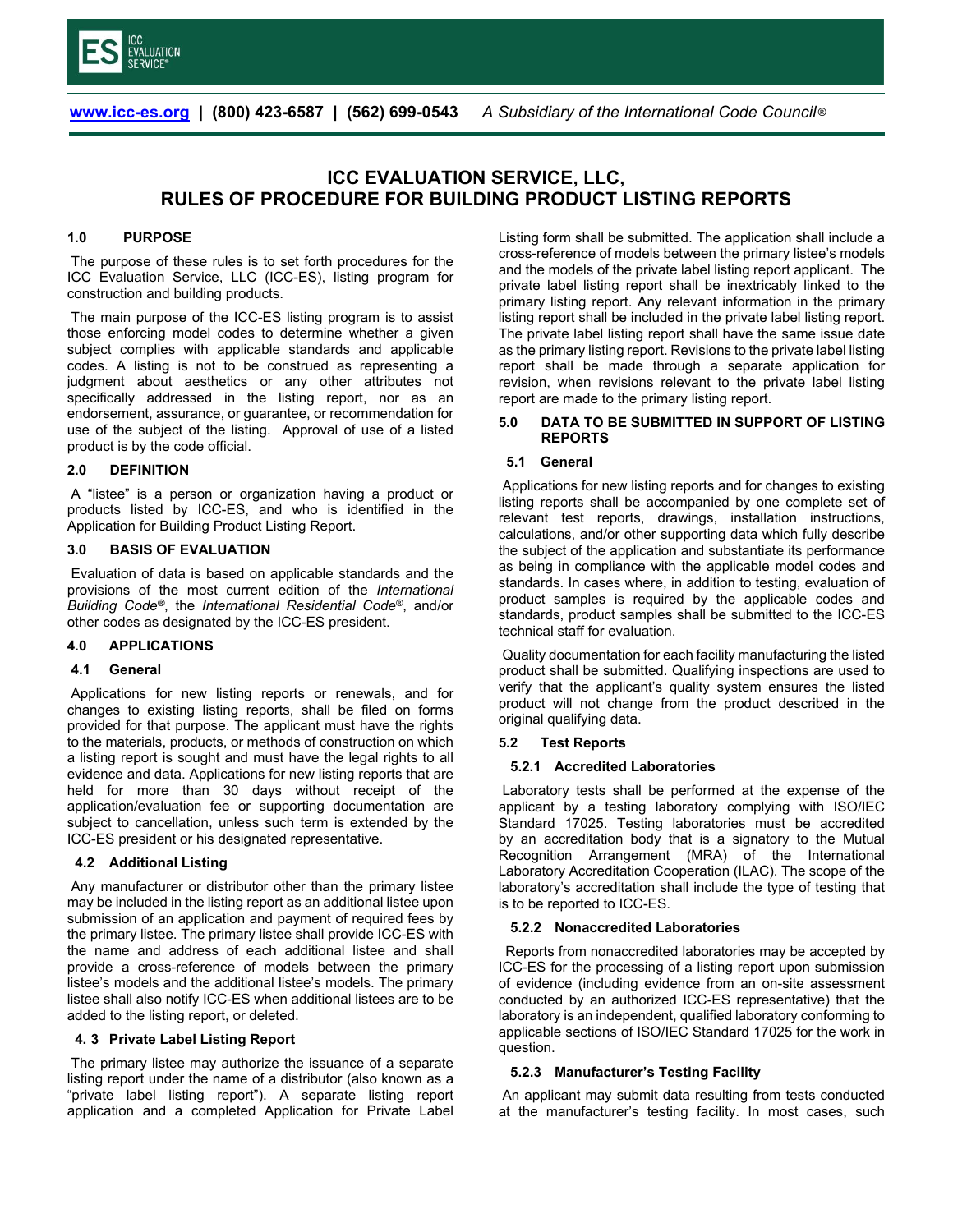testing shall be done under the supervision of an accredited laboratory (as described in Section 5**.**2.1), and the accredited laboratory shall issue the test report. The test report must be accompanied by a declaration from the accredited laboratory that steps were taken to ensure that the integrity of test specimens was maintained and that the specimens were not altered during periods when a laboratory representative was not present; and that the manufacturer's testing facility demonstrated, to the satisfaction of the accredited laboratory, its competence to perform the testing.

 At the discretion of ICC-ES, a test report may be accepted from a manufacturer's testing facility without the involvement of another, accredited laboratory, so long as the manufacturer's facility is itself accredited as complying with ISO/IEC Standard 17025 by an accreditation body that is a signatory to the ILAC MRA. The scope of the laboratory's accreditation shall include the specific type of testing covered in the test report.

### **5.3 Inspections at Manufacturing Facilities**

See Section 10.0 of these rules for information concerning inspections, including provisions for qualifying inspections before a listing report can be issued, and for follow-up inspections of the facilities designated to manufacture the products covered in the listing report.

### **5.4 Additional Information**

ICC-ES may require the applicant to conduct further tests and/or provide additional information considered relevant to the product evaluation.

### **6.0 ISSUANCE OF A LISTING REPORT**

### **6.1 General:**

**6.1.1** ICC-ES will review the data submitted; request additional information necessary to evaluate the product; and prepare a final listing report, provided ICC-ES requirements as communicated in staff correspondence have been satisfied.

 **6.1.2** The applicant and any listees will be notified when the listing report is issued. The listing report will also be made available on the ICC-ES website. See Section 14.0 of these rules for permitted uses of any listing report.

# **6.2 Changes to Listing Report Requirements:**

 **6.2.1** Before implementing significant changes to its listing report requirements, ICC-ES shall post the proposed changes to its website for a minimum of 30 days of public comment. Resulting public comments shall be given due consideration before ICC-ES decides on the precise form and effective date of the changes to its requirements.

 **6.2.2** In the event of significant changes to the code or applicable standards, or ICC-ES rules or policies, affected listees will be notified and will be given a grace period to show compliance with the changes, but no more than a year from the time the changes are adopted by ICC-ES unless this period is extended by the president or his designated representative.

# **7.0 FEES**

### **7.1 General:**

 **7.1.1** The ICC-ES application fee covers one category of products (covered by the same standard). A separate application is required for products that are covered by other standards. All fees are set forth in the applicable ICC-ES fee [schedule.](https://icc-es.org/wp-content/uploads/ESL_EXTERNAL-Fee-schedule_revised_April-2021.pdf) All fees shall be paid in U.S. funds drawn from a U.S. bank.

 **7.1.2** Where products covered by a listing report are distributed by companies other than the applicant, such other companies' names shall appear on the listing report as additional listees. A fee will be charged for each listee as set forth in the fee schedule.

### **7.2 New Listing Report Application:**

 **7.2.1** Each new application shall be accompanied by the application fee set forth in the applicable ICC-ES fee schedule. This fee is not refundable unless authorized by the president or his designated representative. Upon completion of the evaluation, the applicant will be invoiced for additional fees, as described in the fee schedule.

 **7.2.2** The new listing report shall be valid for one year from the date of issue. An application for renewal shall be filed prior to the expiration date of the listing report if renewal is desired.

 **7.2.3** Applications that are open for one year without the issuance of a listing report are subject to additional fees or to cancellation, as determined by the president or his designated representative.

### **7.3 Renewal:**

Listing reports shall be renewed every year. An application for renewal shall be accompanied by applicable renewal fees as set forth in the fee schedule.

### **7.4 Application to Revise Listing Reports:**

A listee may request to revise a listing report at any time. Revisions may include technical or editorial changes to a listing report, and/or adding models to a listing report or deleting models. Revisions shall not extend the expiration date of the existing listing report. Fees for revisions are as set forth in the fee schedule.

### **7.5 Private Label Listing Reports:**

The fee for a private label listing report, as defined in Section 4.3, shall be the same as the fee for a primary listing applicant, as set forth in the fee schedule.

### **7.6 Inspections:**

The fees for qualifying and surveillance inspection activities, as defined in Section 10.0, are as set forth in the fee schedule. The applicant shall reimburse ICC-ES for all expenses related to qualifying inspection activities. If the inspector is unable to gain entry to a manufacturing facility covered by the listing report, the listee shall agree to pay ICC-ES the inspection fee as shown in the ICC-ES fee schedule. The listee is responsible for covering the costs associated with shipping selected samples to an accredited laboratory as part of a surveillance inspection, and having the samples tested.

# **8.0 MODIFICATION OF LISTED PRODUCTS**

Listees must notify ICC-ES prior to modifying products covered by the listing report. Product modifications include significant changes in the manufacturing process, change in manufacturer, change in raw material specifications, or significant changes to the quality control program. Listees shall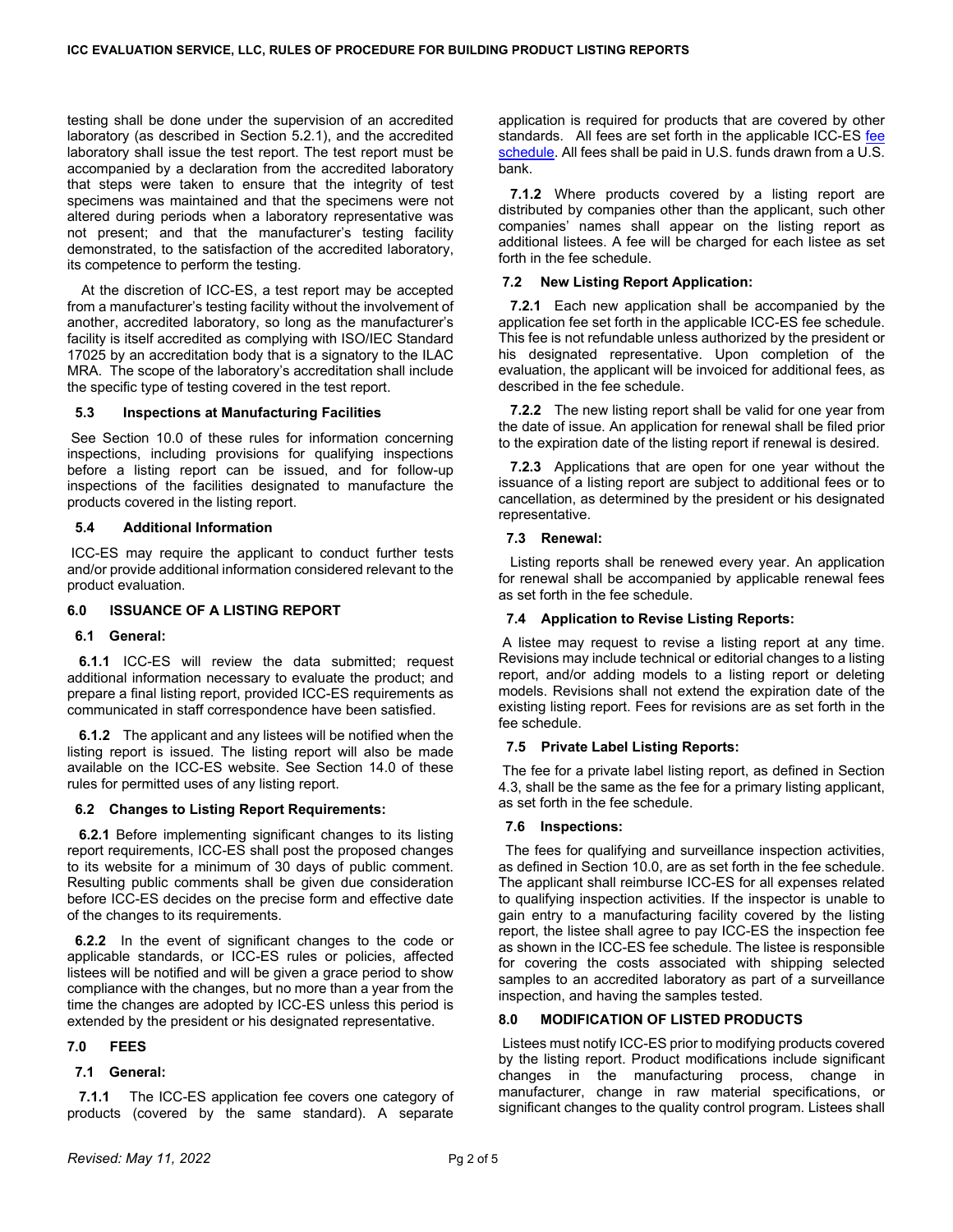also notify ICC-ES when significant changes occur regarding the listee. Significant changes include company name change, change of address, change of ownership, or change in legal status. When deemed necessary by ICC-ES, the listee must discontinue use of the listing report until a listing report revision addressing the changes has been issued.

### **9.0 PRODUCT IDENTIFICATION**

### **9.1 Listee's Name, Registered Trademark, or Registered Logo:**

The listed products shall be permanently identified with the listee's name. The listee's registered trademark or registered logo is permitted in lieu of the listee's name when a facsimile of the registered trademark or registered logo is included in the listing report. The listing report shall include additional identification provisions when required by the code or the applicable standard.

### **9.2 ICC-ES Listing Mark of Conformity:**

Where applicable, the listee shall mark the listed product with the ICC-ES listing mark of conformity (mark). If the listee reasonably believes that such marking will affect the aesthetic appearance of the listed product, ICC-ES will consider issuing a written permit allowing the listee (1) to affix the ICC-ES listing mark to other items acceptable to ICC-ES, such as on packaging or installation instructions, and/or (2) to affix the ICC-ES listing mark by means of a label or sticker, acceptable to ICC-ES, to be placed at a location or on an area of the listed product which is not exposed or visible to the consumer.

ICC-ES will not consider any product, which would otherwise be a listed product, to be listed if it does not somehow bear the ICC-ES listing mark.

Electronic labeling may be used in lieu of the ICC-ES listing mark. Examples of electronic labeling are the ICC-ES web address [\(www.icc-es.org\)](http://www.icc-es.org/); specific URL related to the listing report; or the ICC-ES machine-readable code placed on the aforementioned items.

### **9.3 Listing Report Number:**

The ICC-ES listing report number may be placed on the listed product, or on the product's packaging or installation instructions.

### **10.0 INSPECTIONS OF MANUFACTURERS**

Qualifying inspections are required for new listing report applications and for additional manufacturing facilities being added to an existing listing report. Qualifying inspections will be conducted by ICC-ES representatives. Any third-party inspection body representing ICC-ES for purposes of inspections must have a contract with ICC-ES, and must be accredited by a signatory to the ILAC MRA as complying with ISO/IEC Standard 17020. The purpose of the qualifying inspection is to determine whether the manufacturer's quality system has been successfully implemented and/or to verify that the manufactured product is the same as the product to be described in the listing report. As a condition of maintaining an ICC-ES listing report, the listee shall grant ICC-ES or its designated representative the right to conduct, at a minimum, one annual surveillance inspection of manufacturing facilities, to verify compliance with the listing requirements.

ICC-ES or its designated representative shall make every effort to visit manufacturing locations during normal business hours.

At the manufacturing facility, the listee shall assign an appropriate representative to accompany the inspector, to grant access to applicable manufacturing and storage locations, to help with review of applicable records and documents, to observe as the inspector selects samples randomly for testing, and otherwise to accommodate the inspector as necessary. If the inspector selects samples for testing by an accredited laboratory, the listee shall authorize the laboratory to send a copy of the test results directly to ICC-ES headquarters for review.

In general, the decision to choose samples for testing by an accredited laboratory is at the discretion of the inspector and may depend on the availability of the listed products during the inspection. However, sampling and testing may be mandatory in the event of the following: modification of the listed products as defined in Section 8.0; complaints or legal actions pending related to the code compliance of the listed products; the standard or the code governing the listed products having undergone a revision; or the applicable Rules of Procedure or ICC-ES policies having changed in such a way as to require retesting. Even in the absence of such circumstances, however, there must be retesting of listed products, to show their continued compliance with applicable standards, at least once every five years.

The listee shall agree that if such testing shows the product failing to meet the requirements of the specified testing standard, ICC-ES may remove the product from the listing.

#### **11.0 REVOCATION OR MODIFICATION OF LISTING REPORTS WITH RIGHT TO A HEARING**

 **11.1** Any listing report, and the authorization to use the ICC-ES listing mark or the ICC-ES machine-readable code, may be revoked or modified for cause. "Cause" shall include: repeated failure of the material, method of construction or equipment to conform with the specifications upon which the listing report was based; repeated failure of the material, method of construction or equipment to perform properly although meeting the specifications upon which the listing report was based; failure to comply with any condition to the issuance of the listing report; any misstatement, whether intentionally or unintentionally made, in the listing report application or in any data submitted in support thereof; failure to comply with any provision of the application form; failure to pass any test required by ICC-ES; or any other grounds considered as adequate cause in the judgment of ICC-ES.

 **11.2** Before ICC-ES revokes or modifies any listing report, the listee shall be given reasonable notice and an opportunity to file an appeal pursuant to the ICC-ES Rules of Procedure for Appeals Concerning Evaluation Reports and Listings.

#### **12.0 REVOCATION/CANCELLATION/SUSPENSION OF LISTING REPORTS WITHOUT RIGHT TO A HEARING**

 **12.1** A listing report may be canceled upon ICC-ES's receiving a written request to do so from the listee. A file for a new listing report may be closed upon receipt of a written request from the applicant.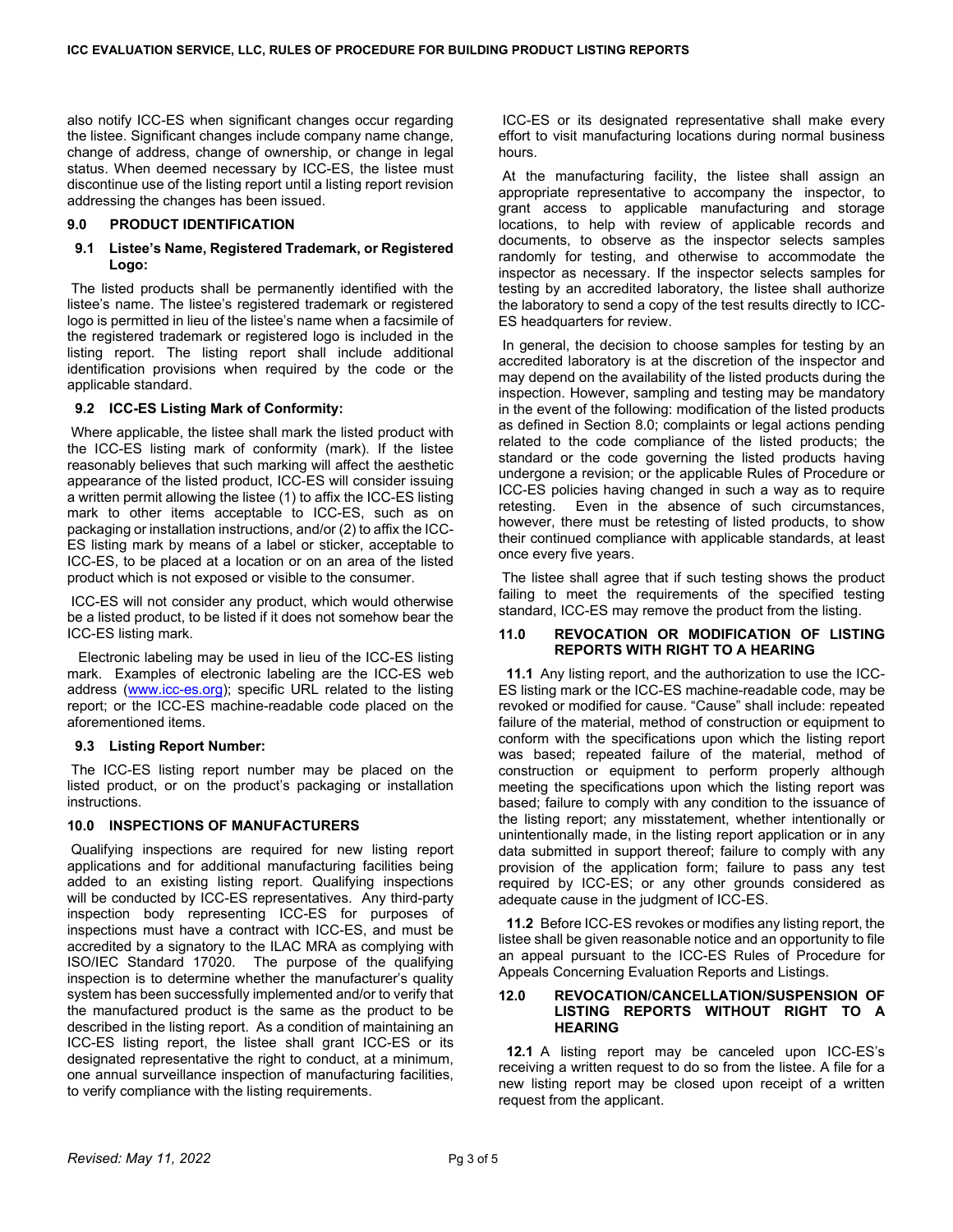**12.2** Notwithstanding anything in these rules to the contrary, any listing report or additional listing may be suspended for a period not to exceed 90 days, revoked, or canceled by the ICC-ES president or his designated representative, without notice or a hearing, for any of the following reasons: required fees having not been received by ICC-ES within 30 days from the date of mailing by ICC-ES of a written demand for payment; failure of the listee to maintain a current quality control program; failure to perform any test, or furnish any material or data, required by ICC-ES within the specified time limit, unless extended by the ICC-ES president or his designated representative; receipt of information that the product has been modified in violation of Section 8.0 of these rules; denial of ICC-ES access to manufacturing facilities for purposes of inspecting and evaluating quality control procedures; or failure to comply with any rule for maintaining listings as adopted or amended from time to time by ICC-ES.

 **12.3** Notwithstanding anything in these rules to the contrary, any listing report may be suspended by action of the ICC-ES Board of Managers for such period or periods as the Board determines, without notice or a hearing, for the following reason: failure of the product, material, method of construction or equipment to perform properly or conform with the specifications upon which the listing was based, either condition presenting a threat to public safety or property.

# **13.0 PROPRIETARY DATA**

Data in any listing report file or application file is considered proprietary. The data may be disclosed by ICC-ES upon written consent of the applicant or, with notice to the applicant, pursuant to a subpoena issued by a court or other governmental agency of competent jurisdiction. Proprietary data may also be disclosed to a staff member of ICC-ES or the International Code Council (ICC), or an authorized representative of ICC-ES or ICC having a legitimate interest therein; any member of the ICC-ES Board of Managers. Additionally, upon the written consent of the applicant, any Governmental Member of ICC may be granted access in the interest of public safety or preservation of property as it relates to enforcement of building and other applicable laws.

From time to time, ICC-ES records and files are audited by national and international bodies on a random basis to establish conformance with international accreditation and conformity assessment standards. It is understood that, by executing a listing report application, listees grant ICC-ES the authority to allow such access.

#### **14.0 PERMITTED USE OF LISTING REPORTS AND THE ICC-ES NAME AND ICC-ES LISTING MARK OF CONFORMITY**

 **14.1** Listees must comply with these Rules of Procedure in their use of the ICC-ES name, listing mark, ICC-ES machinereadable code, their ICC-ES listing report and listing report number, and any communications associated with the listing report. If it is determined that identification is being applied to materials or products that do not comply with the current listing report, is being applied before authorization or applied after a listing report has been closed, ICC-ES will immediately disseminate a notice of violation of the ICC-ES Rules of Procedure and take any and all actions necessary to secure compliance with the rules.

 **14.2** No listee shall use the ICC-ES listing mark or ICC-ES machine-readable code until authorized by ICC-ES.

 **14.3** The then-current listing report as provided to the listee by ICC-ES and also available on the ICC-ES website, may be reproduced in its entirety by the listee in the listee's literature, advertising, or promotional materials. No reference to ICC-ES, the listing report, the ICC-ES listing mark, or the ICC-ES machine-readable code shall be included with such reproduction in a manner which could be misleading.

 **14.4** In lieu of reproducing the entire listing report in specifications, literature, advertising, or promotional materials, the listee may use references and statements such as: "See ICC-ES Listing Report No. \_\_\_\_\_\_\_ (insert current number) at (www.icc-es.org),"; and/or the ICC-ES machine-readable code. It is the listee's responsibility not to misrepresent the listing report in any way, and to secure ICC-ES approval in advance whenever there is a question about the use of the ICC-ES name, listing report, listing mark, or machine-readable code. Listees are expressly prohibited from using the ICC-ES name, listing mark, machine-readable code, or listing report number to claim or imply product recognition beyond what is specified in the listing report. Listees are also expressly prohibited from using, in advertising, promotional, and informational materials, any language that would likely mislead the public about their listings. ICC-ES reserves to itself the right to interpret what would constitute misleading language.

 **14.5** The following provisions govern the use of the ICC-ES listing mark and ICC-ES machine-readable code on products and in advertising, promotional, and informational materials:

 **14.5.1** Use of the ICC-ES listing mark and ICC-ES machinereadable code is prohibited in any manner and in any media without authorization from ICC-ES. Use of, or reference to, any listing report after cancellation is also prohibited.

 **14.5.2** The ICC-ES listing mark and ICC-ES machinereadable code may be used only on or in connection with products, components, methods, and materials that are covered in currently valid listing reports. Use of the ICC-ES listing mark and/or ICC-ES machine-readable code is not a replacement or substitute for product identification provisions in the relevant listing. In no circumstances may the ICC-ES listing mark and/or ICC-ES machine-readable code be used to imply ICC-ES approval of aesthetics or any other attributes not specifically addressed in the listing.

 **14.5.3** The ICC-ES listing mark and ICC-ES machinereadable code may not be altered in any way, although they may be enlarged or reduced. Black is the basic color of the ICC-ES listing mark and ICC-ES machine-readable code. Other colors may be used only when authorized in writing by ICC-ES.

 **14.5.4** Listees may use their listing reports only to indicate that the products in question conform with the standards specified. When no clarification is needed regarding the standard under which the product has been listed (as when the product has been listed as complying with all applicable standards, or there is only one standard applicable to the product), the ICC-ES listing mark alone, or the ICC-ES machine-readable code alone, without additional clarification, may be sufficient for the product. However, to avoid misunderstandings, ICC-ES may require additional markings, to supplement the listing mark or